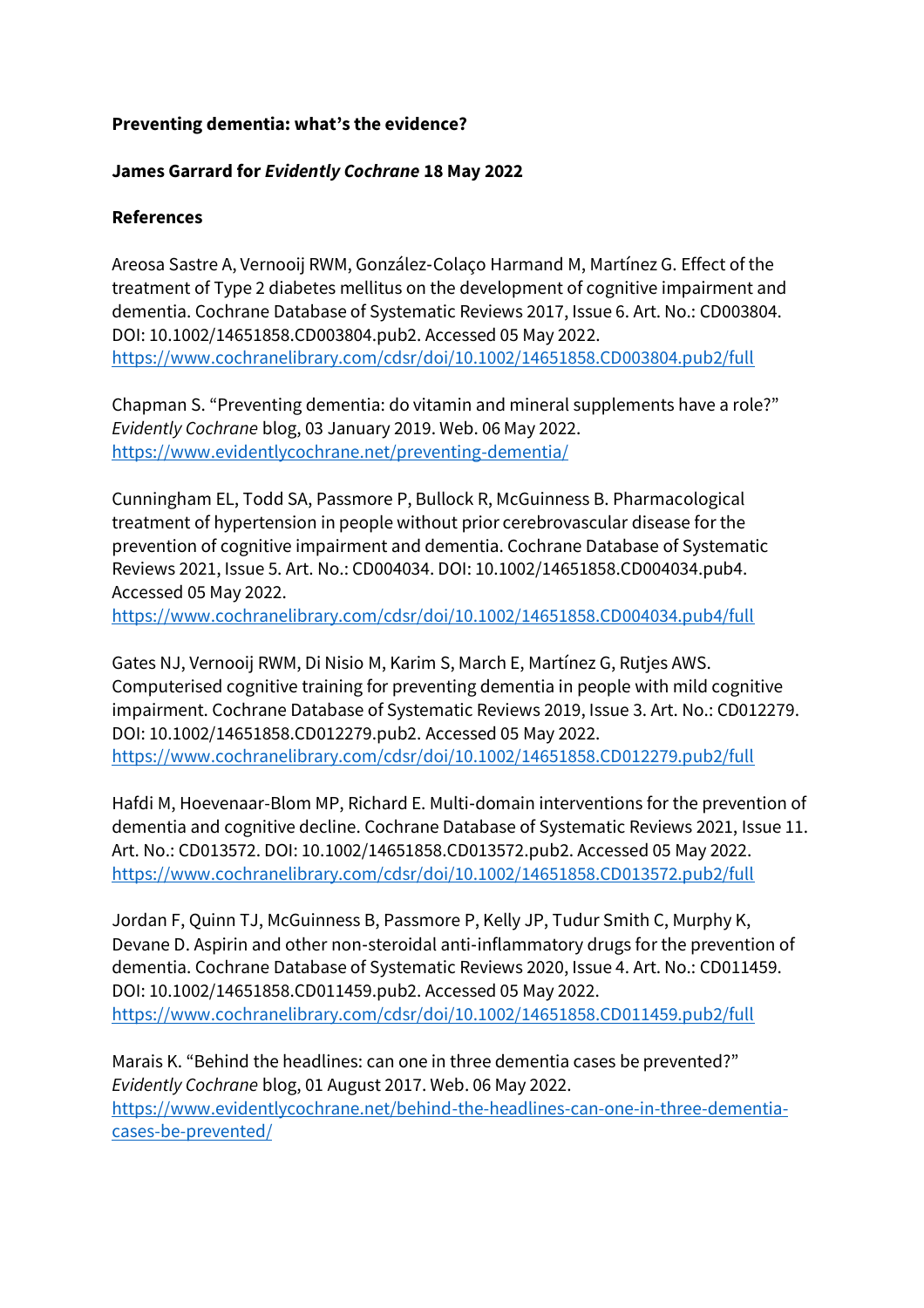McCleery J, Abraham RP, Denton DA, Rutjes AWS, Chong LY, Al‐Assaf AS, Griffith DJ, Rafeeq S, Yaman H, Malik MA, Di Nisio M, Martínez G, Vernooij RWM, Tabet N. Vitamin and mineral supplementation for preventing dementia or delaying cognitive decline in people with mild cognitive impairment. Cochrane Database of Systematic Reviews 2018, Issue 11. Art. No.: CD011905. DOI: 10.1002/14651858.CD011905.pub2. Accessed 05 May 2022. <https://www.cochranelibrary.com/cdsr/doi/10.1002/14651858.CD011905.pub2/full>

McGuinness B, Craig D, Bullock R, Passmore P. Statins for the prevention of dementia. Cochrane Database of Systematic Reviews 2016, Issue 1. Art. No.: CD003160. DOI: 10.1002/14651858.CD003160.pub3. Accessed 05 May 2022. <https://www.cochranelibrary.com/cdsr/doi/10.1002/14651858.CD003160.pub3/full>

Zonneveld TP, Richard E, Vergouwen MDI, Nederkoorn PJ, de Haan RJ, Roos YBWEM, Kruyt ND. Blood pressure‐lowering treatment for preventing recurrent stroke, major vascular events, and dementia in patients with a history of stroke or transient ischaemic attack. Cochrane Database of Systematic Reviews 2018, Issue 7. Art. No.: CD007858. DOI: 10.1002/14651858.CD007858.pub2. Accessed 05 May 2022. <https://www.cochranelibrary.com/cdsr/doi/10.1002/14651858.CD007858.pub2/full>

## **Related Cochrane Clinical Answers:**

Ciapponi A. "What are the effects of multi-domain interventions for prevention of dementia and cognitive decline?" Cochrane Library, Cochrane Clinical Answer, 10 November 2021. Web. 19 May 2022. <https://www.cochranelibrary.com/cca/doi/10.1002/cca.3883/full>

Vincent EC. "Can intensive glycaemic control help prevent cognitive decline in people with type 2 diabetes mellitus?" Cochrane Library, Cochrane Clinical Answer What, 20 December 2017. Web. 19May 2022. <https://www.cochranelibrary.com/cca/doi/10.1002/cca.1821/full>

Bunt C. "How do statins affect cognitive outcomes in people with normal cognitive function but risk factors for Alzheimer's or other cerebrovascular disease?" Cochrane Library, Cochrane Clinical Answer, 4 August 2016. Web. 19May 2022. <https://www.cochranelibrary.com/cca/doi/10.1002/cca.1232/full>

Tort S, Ciapponi A. "For cognitively healthy older adults, do aspirin and non-steroidal antiinflammatory drugs (NSAIDs) help prevent dementia?" Cochrane Library, Cochrane Clinical Answer, 13 July 2020. Web. 19 May 2022. <https://www.cochranelibrary.com/cca/doi/10.1002/cca.3177/full>

Davies SR. "How do vitamin B supplements compare with placebo/no treatment for people with mild cognitive impairment?" Cochrane Library, Cochrane Clinical Answer, 18 July 2019. Web. 19May

2022. <https://www.cochranelibrary.com/cca/doi/10.1002/cca.2474/full>